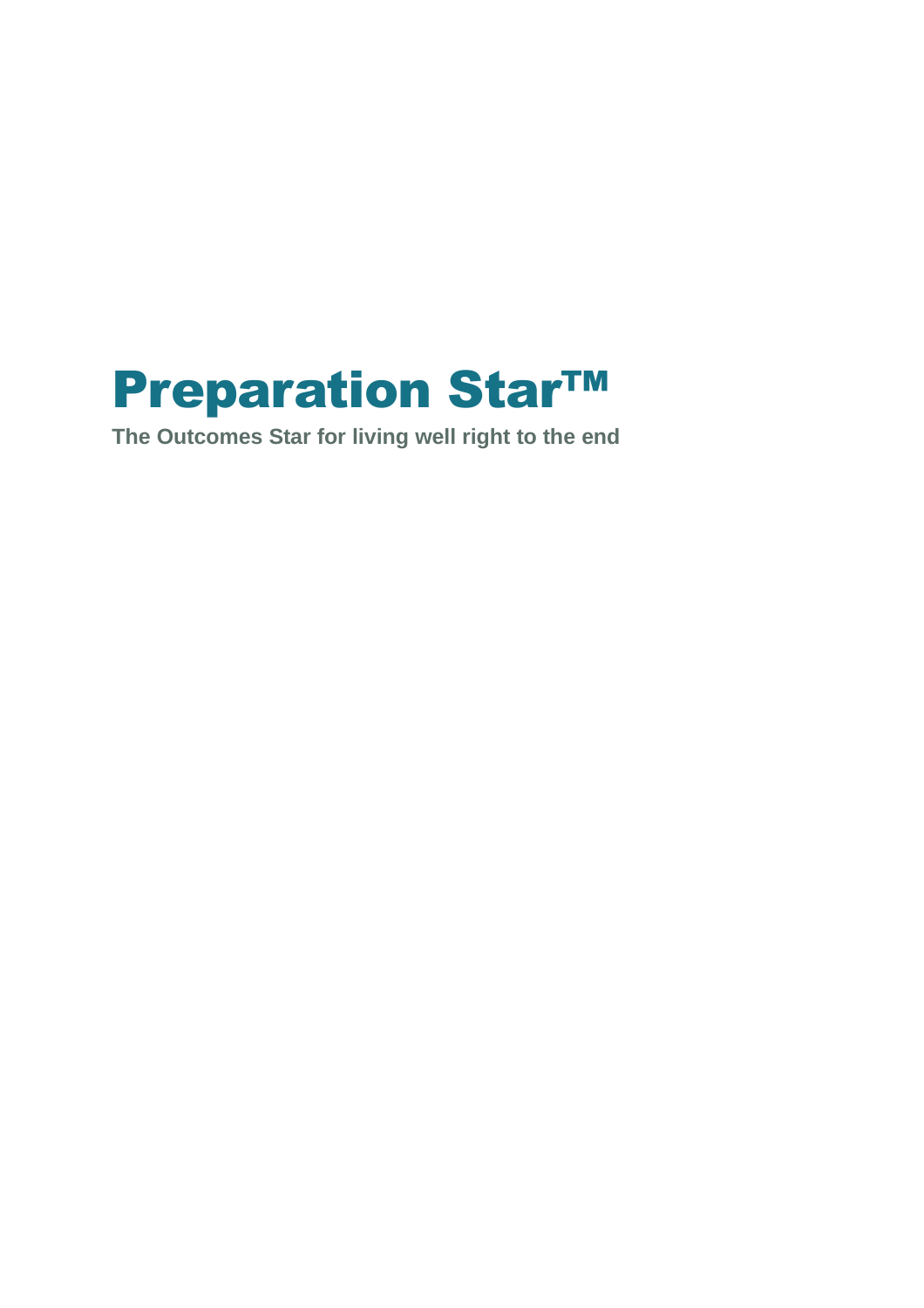#### **Published by**

Triangle Consulting Social Enterprise Ltd The Dock Hub Wilbury Villas Hove BN3 6AH United Kingdom

#### **Development report authors**

Joy MacKeith and Sara Burns with Sandra Greaves and Dr Anna Good Triangle Consulting Social Enterprise Ltd **www.outcomesstar.org.uk**

Edition 1.1 published February 2021

Copyright © 2021 Triangle Consulting Social Enterprise

All rights reserved

Triangle Consulting Social Enterprise is the copyright holder of the Outcomes Star including all the materials in this document. To support consistency of use and effective implementation, the creation of derivative works is strictly prohibited, and users are required to buy a licence and train all workers using the materials with service users. Licence holders receive access to up-to-date documentation for all relevant Stars including Star Charts, User Guides and other relevant resources. Those with licences to use the Star Online system also receive access to online completion, action planning and a range of outcomes reporting options.

Please contact info@triangleconsulting.co.uk to enquire about buying a licence and training.

Licences may be available for those wishing to translate this report into other languages.

#### **The Outcomes Star™**

This Star is part of a family of Outcomes Star tools. For other versions of the Outcomes Star, good practice and further information see www.outcomesstar.org.uk.

#### **Acknowledgements**

Many people have contributed to the development of the Outcomes Star over its long evolution and we would like to thank all the patients, workers, managers, funders, academics and commissioners who have generously given their time and expertise.

The original commission for an outcome measurement system came from St Mungo's, with financial support from the London Housing Foundation, and Triangle recognises their vital roles in the development of the Outcomes Star. We would also like to acknowledge Kate Graham's important contribution to the development of the suite of Stars as a founding partner of Triangle.

We would particularly like to thank North London Hospice, Jewish Care, St. Joseph's Hospice, MacMillan Cancer Support and the London ADASS EoL network, the collaborators for the development of this version of the Star.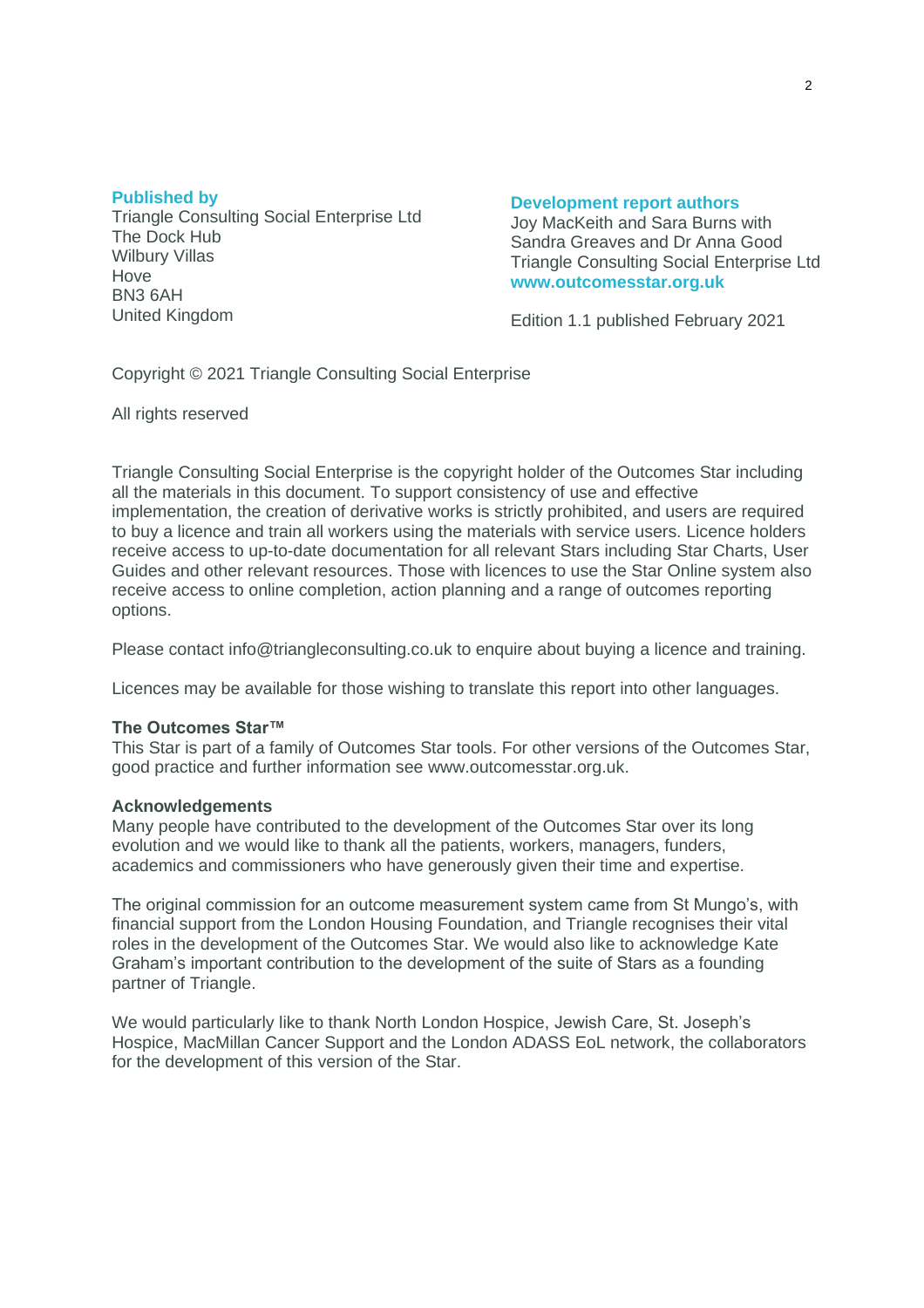# **Contents**

| <b>Introduction</b>                                                                                                        | 4  |
|----------------------------------------------------------------------------------------------------------------------------|----|
| The Outcomes Star tools                                                                                                    | 4  |
| The Preparation Star                                                                                                       | 5  |
| Development process for the Preparation Star™                                                                              | 6  |
| Methodology                                                                                                                | 6  |
| Stage 1. Exploring the scope and need for the tool                                                                         | 6  |
| Stage 2: Creating the pilot version of the new Star in consultation with the expert working<br>group                       |    |
| Stage 3: The pilot and revising the Star                                                                                   | 9  |
| Revising and finalising the new Star                                                                                       | 10 |
| <b>References</b>                                                                                                          | 14 |
| <b>Appendix</b>                                                                                                            | 15 |
| The distribution of initial Star readings across the Journey of Change stages during the<br>pilot of the Preparation Star™ | 15 |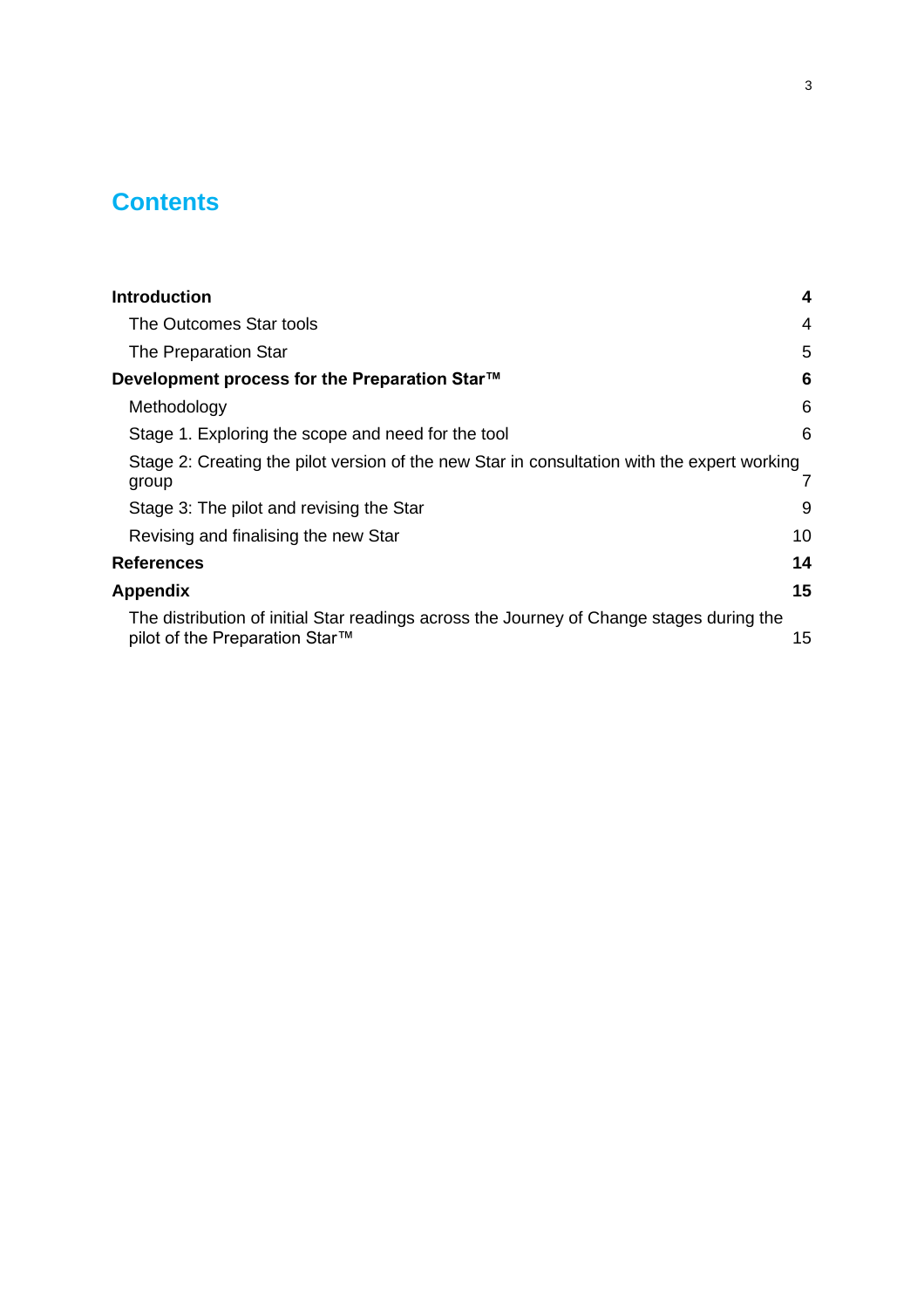## <span id="page-3-0"></span>**Introduction**

## <span id="page-3-1"></span>**The Outcomes Star tools**

The Outcomes Stars are a suite of person-centred tools for supporting and measuring change when working with people. They are both keywork and outcomes tools, supporting effective interventions and giving management data on progress towards the end outcome. Because of this dual role, they bring together measurement and service delivery and can provide a shared language and framework across operations and data management for departments and between commissioners and service providers.

All versions of the Outcomes Star have five- or ten-point scales arranged in a star shape. Each point on each scale has detailed descriptors setting out attitudes, behaviour and sometimes skills or circumstances typical of that point on the scale. Underpinning these scales is a model of change (the Journey of Change) describing the steps towards the end goal that both the service and service user are trying to achieve.

The Outcomes Star tools are different to other approaches to assessment and outcomes measurement<sup>1</sup>. They are designed to empower service users within a collaborative process of assessment and measurement that supports a positive conversation and is integrated with support work, rather than being a separate activity. The Star is closely aligned to person-centred, strengths-based, co-production and trauma-informed approaches and can support people and organisations to put those values into practice:

- Person-centred: The Star encourages and enables workers to listen to the perspective and priorities of service users and to work with them collaboratively. It helps engage service users to develop realistic action plans based on where they are on the Journey of Change
- Strengths-based: The Star is holistic and enables people to focus on aspects of life that are going well rather than have an assessment focused entirely on areas of difficulty. The scales focus on what service users can change, rather than the severity of their problems or circumstances

<sup>1</sup> The Outcomes Stars share the core principles of Participatory Action Research (O'Brien, 2001; Carr & Kemmis, 1986) – empowerment, collaboration and integration – extending these beyond research into assessment and outcome measurement. Participatory Action Research seeks to empower the subjects of research, collaborate with them and integrate research into practical action to improve people's lives. The Outcomes Stars seek to empower service users within a collaborative process of assessment and measurement that is integrated with support work rather being than a separate activity.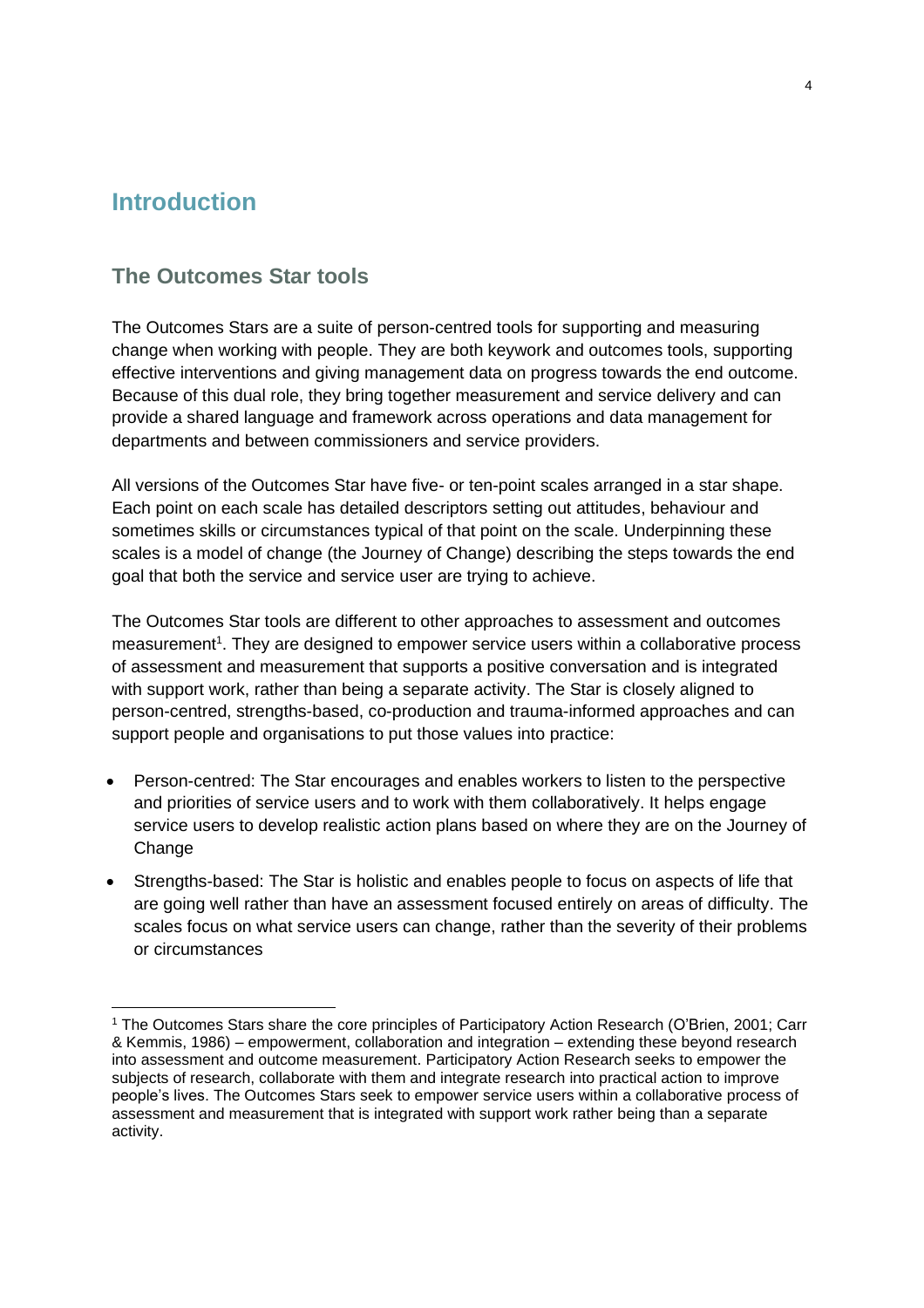- Co-production: the collaborative approach to completion means that the service user and worker produce the assessment and measurement together and build a shared perspective as a basis for action. This is in contrast to expert assessment or self-report approaches in which the two perspectives remain separate
- Trauma informed: the collaborative nature of the Star helps to give the service user control, which has been shown to be important in building a sense of safety for people who have experienced trauma. The focus of the tool is primarily on how things are now, rather than past experiences that might trigger someone's trauma and put them outside their safe "window of tolerance". In addition, the guidance for use emphasises the importance of building of a trusting relationship and a shared perspective as an essential foundation to moving forward.

For a fuller description of the values and approach underpinning the Outcomes Stars suite of tools, see MacKeith (2011).

Background and further information about the Outcomes Stars suite of tools can be found at **[www.outcomesstar.org.uk](http://www.outcomesstar.org.uk/)**.

## <span id="page-4-0"></span>**The Preparation Star**

The Preparation Star is the Outcomes Star for living well right to the end. It supports conversations about what is important to people when they consider their final years or months. It may be most relevant for people following a diagnosis, or for those who are elderly or have a health condition but is also relevant to all of us at any point in our lives.

The Preparation Star includes the following resources:

- The Preparation Star Chart, Notes and Action Plan
- The Preparation Star User Guide, with both brief visual scales and detailed scale descriptions
- Short illustrated scales and flashcards
- Guidance for professionals completing the Preparation Star collaboratively with service users
- Self-completion guidance for people choosing to complete it alone or with family/ friends
- A web application for online completion and analysis at [www.staronline.org.uk](http://www.staronline.org.uk/)

This Development Report provides a detailed description of the development process of the Preparation Star.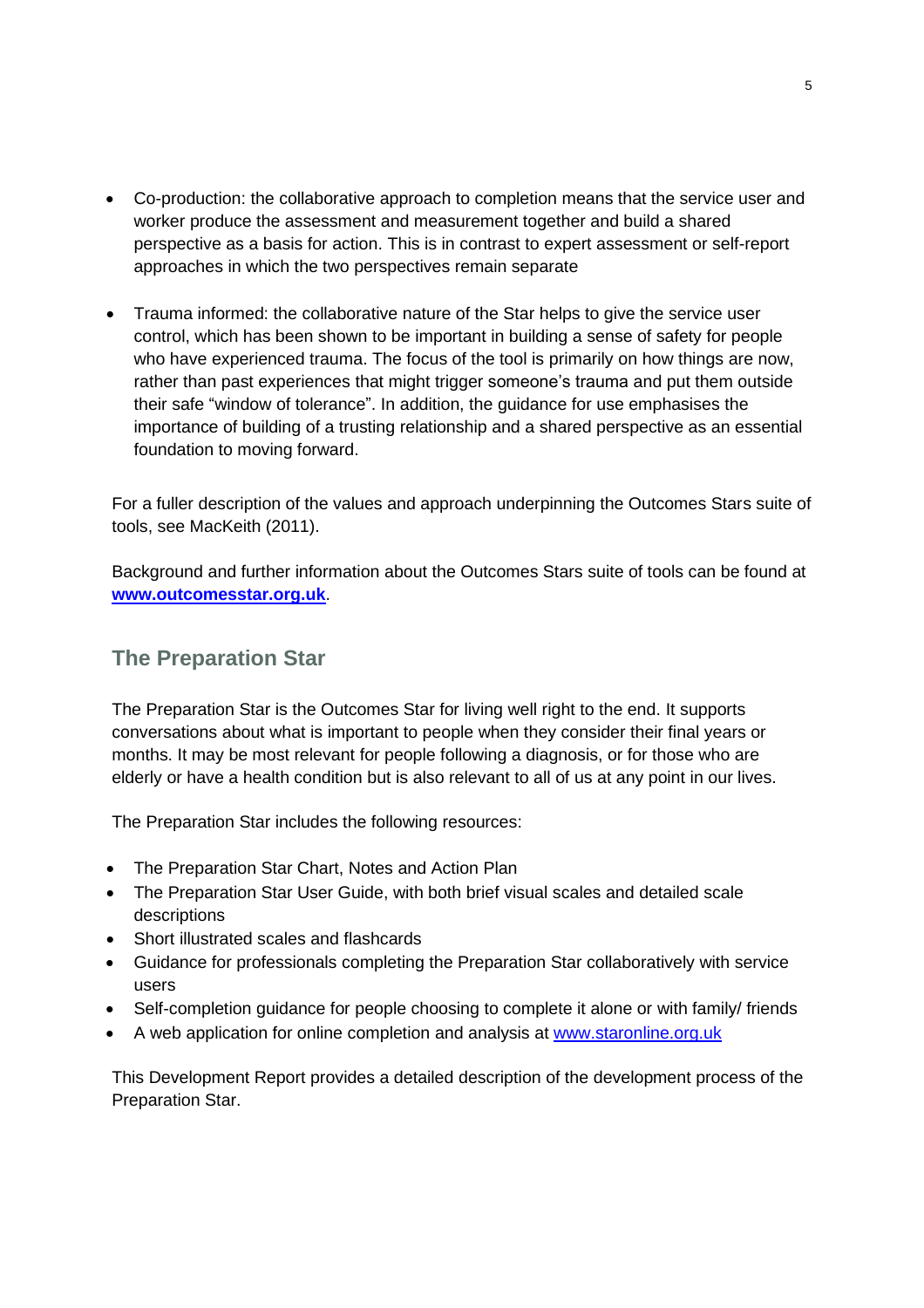## <span id="page-5-0"></span>**Development process for the Preparation Star™**

## <span id="page-5-1"></span>**Methodology**

The methodology for developing all versions of the Outcomes Star is based on Action Research (O'Brien, 2001) and the Existential Phenomenological research method (McCall, 1983). Action Research is a collaborative process of identifying issues, trying out solutions and assessing what works. This phenomenological method places a strong emphasis on understanding the subjective experience of the person or people being researched and the meaning of the experience for them.

The development process comprises four main stages:

Stage 1: Exploring the scope and need for the tool Stage 2: Creating the pilot version of the new Star in consultation with the working group Stage 3: The pilot and revising the Star

Below we describe how this process was applied to create the Preparation Star.

## <span id="page-5-2"></span>**Stage 1. Exploring the scope and need for the tool**

North London Hospice approached Triangle to develop a new version of the Outcomes Star for people they support with End of Life care, both in the hospice and community. They then worked with Triangle to find additional collaborators – Jewish Care, St. Joseph's Hospice, MacMillan Cancer Support and the London ADASS end of life network.

Triangle then carried out a scoping process, involving:

- An exploratory review of the literature including existing measures and frameworks including the Kübler-Ross model (1969)
- Checking prior interest and enquiries from other services for a similar or the same version.

As with any new version of the Star, this phase also included scoping the capacity for both Triangle and the collaborators to undertake the development within the budget and timescale needed. Based on this, Triangle's conclusion was to proceed with a version of the Star specifically for people approaching the end of their lives, designed to encourage best practice across the sector.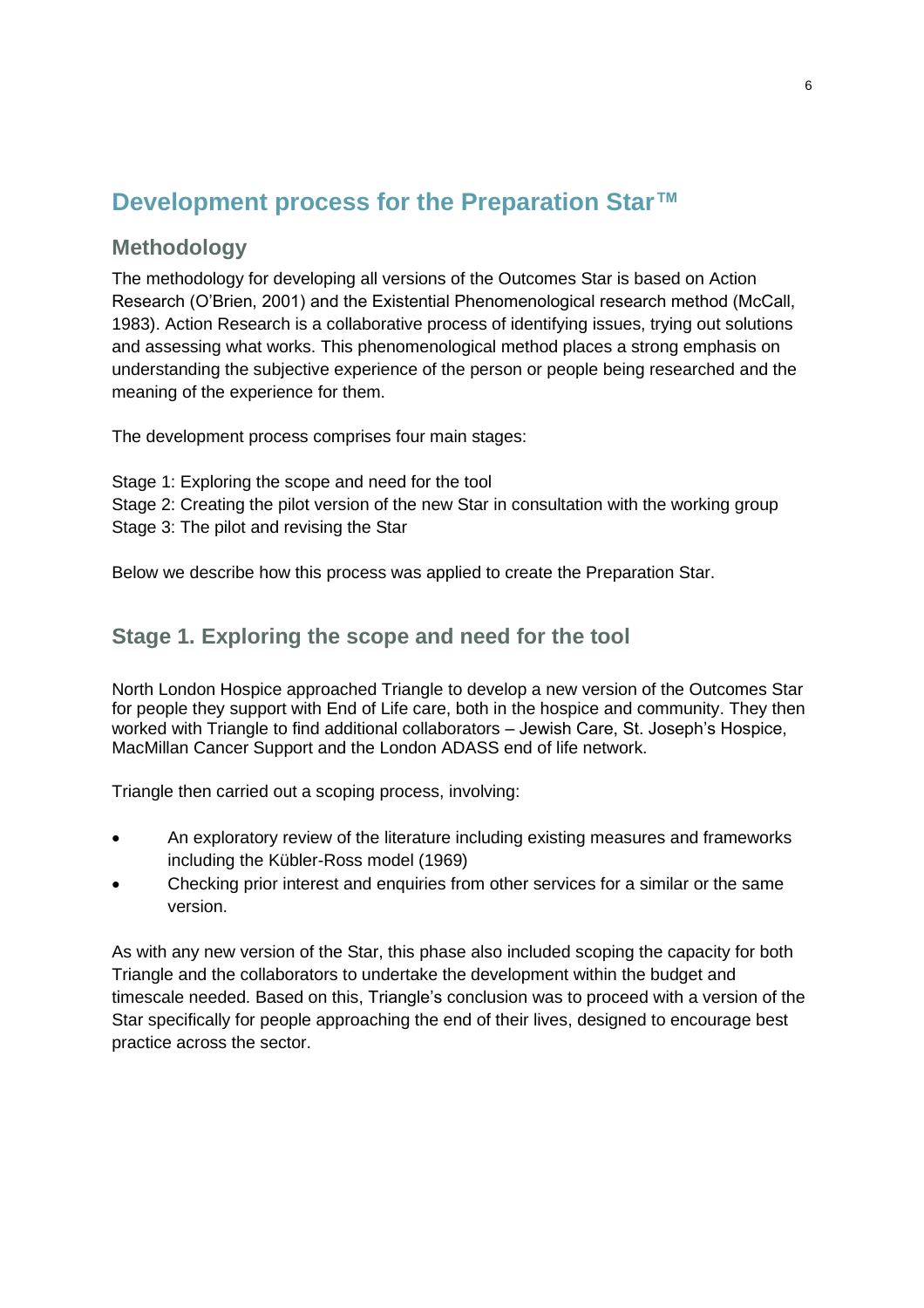## <span id="page-6-0"></span>**Stage 2: Creating the pilot version of the new Star in consultation with the expert working group**

An expert working group was formed to collaborate in the development of the new Star, comprising commissioners, consultants, managers and practitioners from North London Hospice, Jewish Care, St. Joseph's Hospice, MacMillan Cancer Support and the London ADASS end of life network. A patient group at North London Hospice also provided feedback.

This expert group played a central role throughout the development process, providing indepth knowledge of the issues faced by people approaching the end of their life, the intended outcomes of service delivery and the process of change towards those outcomes. The working group's input was organised around four workshops. The first two contributed to the creation of the pilot version of the tool, and the third and fourth workshops reviewed the results of the pilot and contributed to refining the tool to create a final version (see Stage 4).

**Workshop 1** (November 2016): A one-day workshop was held to identify intended outcomes and processes of change in work supporting people approaching the end of life. The workshop included a series of focus groups to provide insight into workers' experiences and to understand the outcomes that services aim to help service users achieve.

The key questions explored in Workshop 1 were:

- What are the main areas in which services and the people they support are seeking to create change? *These areas become the points of the Star*
- What is the desired outcome of the change process? *This becomes the end point on the Journey of Change that underpins all the scales*
- What model of change describes the steps that people take on the journey towards that end point? *This is described in a series of steps – the Journey of Change – showing a clearly discernible, qualitative difference between each step of the journey.*

A range of techniques was used to draw out participants' subjective experience and knowledge including:

- Using the "outcome triangle" tool to identify the overall aim of services, the specific outcomes they are trying to achieve and the activities they carry out to achieve these changes
- Bringing to mind an individual who has undergone a substantial change and identifying the key steps in their process of change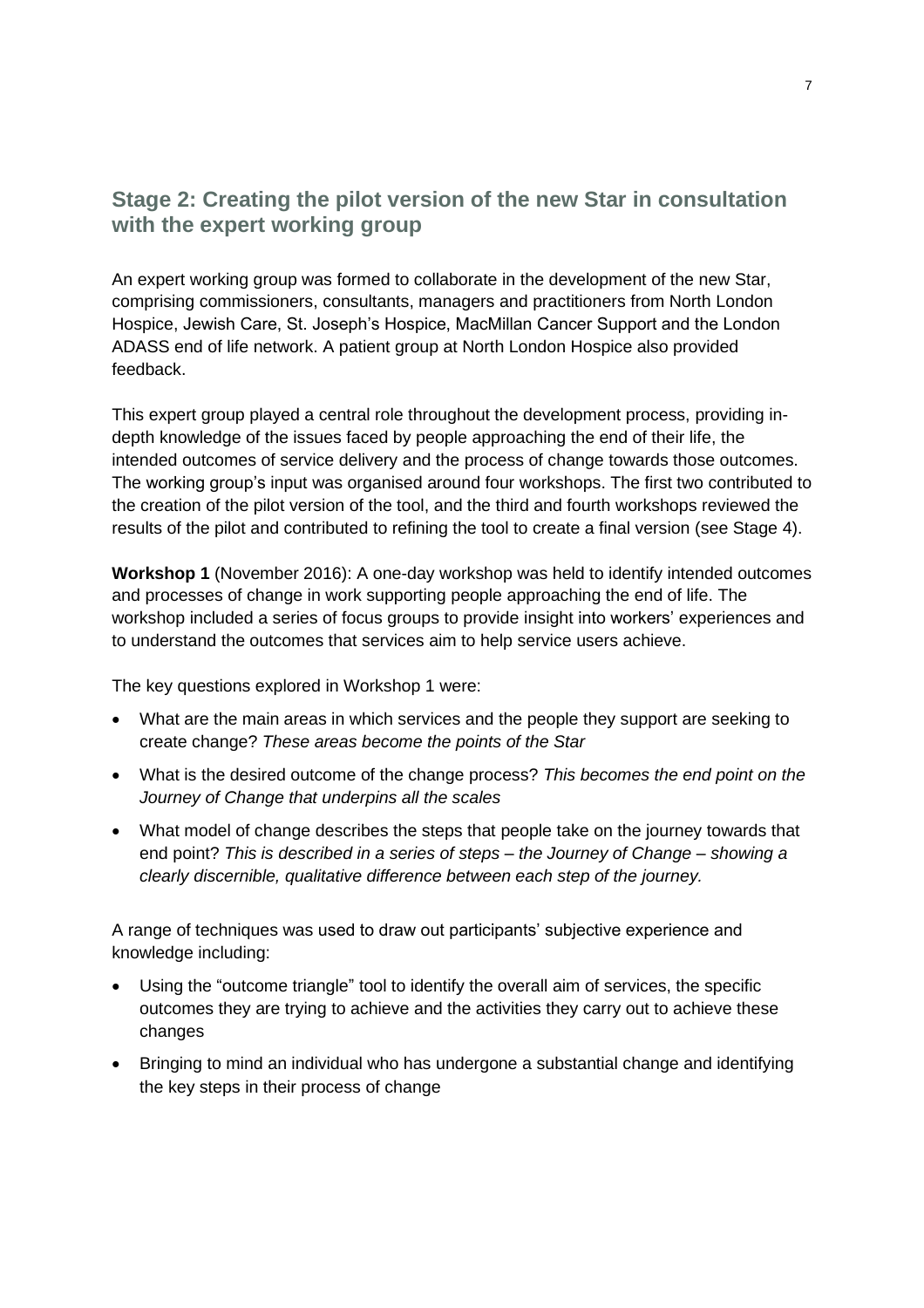• Hearing feedback about suggested outcome areas and discussing how they would work in different situations and with different people.

Triangle compiled all the material gathered from the working group at Workshop 1 and reviewed it to allow meaning and common strands to emerge. On the basis of this, combined with the literature review carried out in Stage 1, a provisional model of change and outcome areas for the Preparation Star were developed. These were then used as an outline or "skeleton", from which the first draft of the Preparation Star was created.

Once the first draft was completed there was an iterative process of sharing, listening, refining and sharing again to hone the outcome areas, Journey of Change and descriptions of the steps towards change in each outcome area until they resonated with the client group and workers participating in the development process. The process included checking that the first draft took into account key themes that emerged from the literature review, and a second workshop with the expert working group.

**Workshop 2** (March 2017): A one-day workshop was held to present the first draft of the Preparation Star to the expert working group and to hear feedback to inform the pilot version of the Star, including from the patient group. On the basis of this feedback and the other activities listed above, the early draft was refined to create a pilot version of the Preparation Star with the Journey of Change and outcome areas listed below:

| The pilot Preparation<br>Star<br>Journey of Change    | 5. As good as it can be<br>1. Finding what works<br>2. Trying things out<br>3. Finding out<br>4. Not yet dealing with this                                                                                                                                                                     |
|-------------------------------------------------------|------------------------------------------------------------------------------------------------------------------------------------------------------------------------------------------------------------------------------------------------------------------------------------------------|
| The pilot Preparation<br>Star<br><b>Outcome Areas</b> | 1. Pain management<br>2. Other medical needs<br>3. Care and dignity<br>4. Family and friends<br>Doing what matters to you<br>5.<br>6. Finances<br>7. Legal and practical aspects<br>8. Advance wishes<br>9. A sense of completion (renamed "How you feel" for the<br>second part of the pilot) |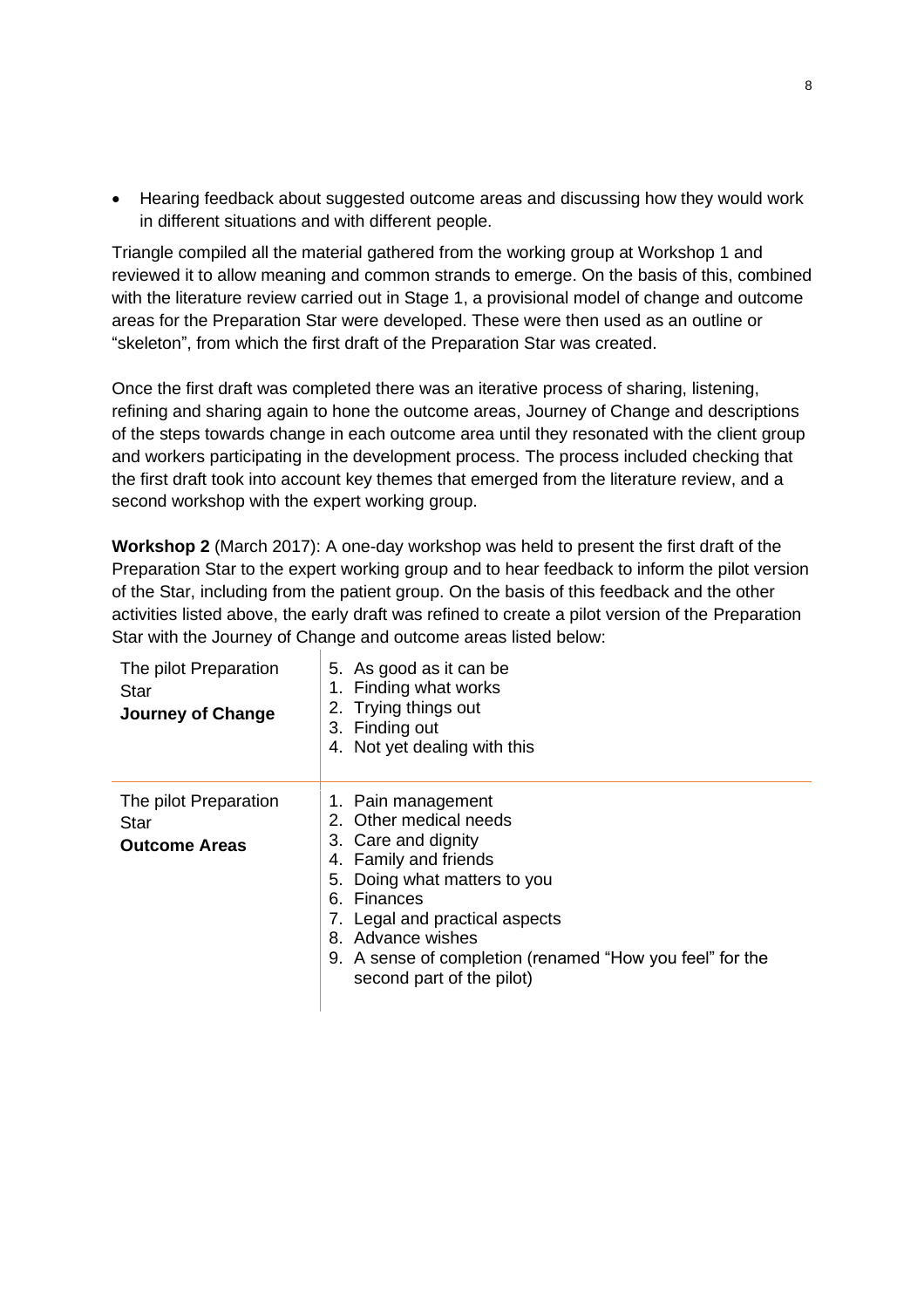## <span id="page-8-0"></span>**Stage 3: The pilot and revising the Star**

Triangle trained 59 workers from the collaborating organisations to use the Preparation Star in May and June 2017. Refresher training was provided in 2018 as the pilot had to be extended until May 2019 due to additional time needed to obtain NHS ethics approval and additional data. A total of 43 service users completed the Preparation Star during the pilot.

Service users and workers were asked to complete brief feedback forms on their experience of using the Star and to submit the Star data to Triangle for initial exploration of the psychometric properties of the pilot Star.

#### **Summary of analysis of patient feedback forms**

Triangle received 12 completed questionnaires from service users who had used the Preparation Star during the pilot period, all of whom reported finding "the process of completing the Preparation Star positive" and that the "completed Preparation Star is a helpful picture of how things are for me at the moment". Eleven out of the 12 service users said that "the scales helped me to understand what I can do and how others can support me".

Service users provided written feedback indicating that they appreciated the holistic approach offered by the Star. For example:

"Found helpful as fairly isolated – helped with who to go to with a holistic view"

"Like the topics on the points- helped generate thoughts"

"Good. Pulls together a broad spectrum of where you are at"

"Easy to see improvement since last review".

#### **Summary of analysis of worker feedback forms**

Triangle received six feedback forms from workers completing the Star with people they support, of which five agreed that "Using the Star helped me to get an overall picture of people's situation and needs". All of those who had completed review stars agreed they "found it encouraging to see how things had improved between Star readings". Workers provided positive written feedback about the benefits for understanding and supporting the people with whom they completed the Star:

"Really helped the service user to open up and have daunting conversations with his family around"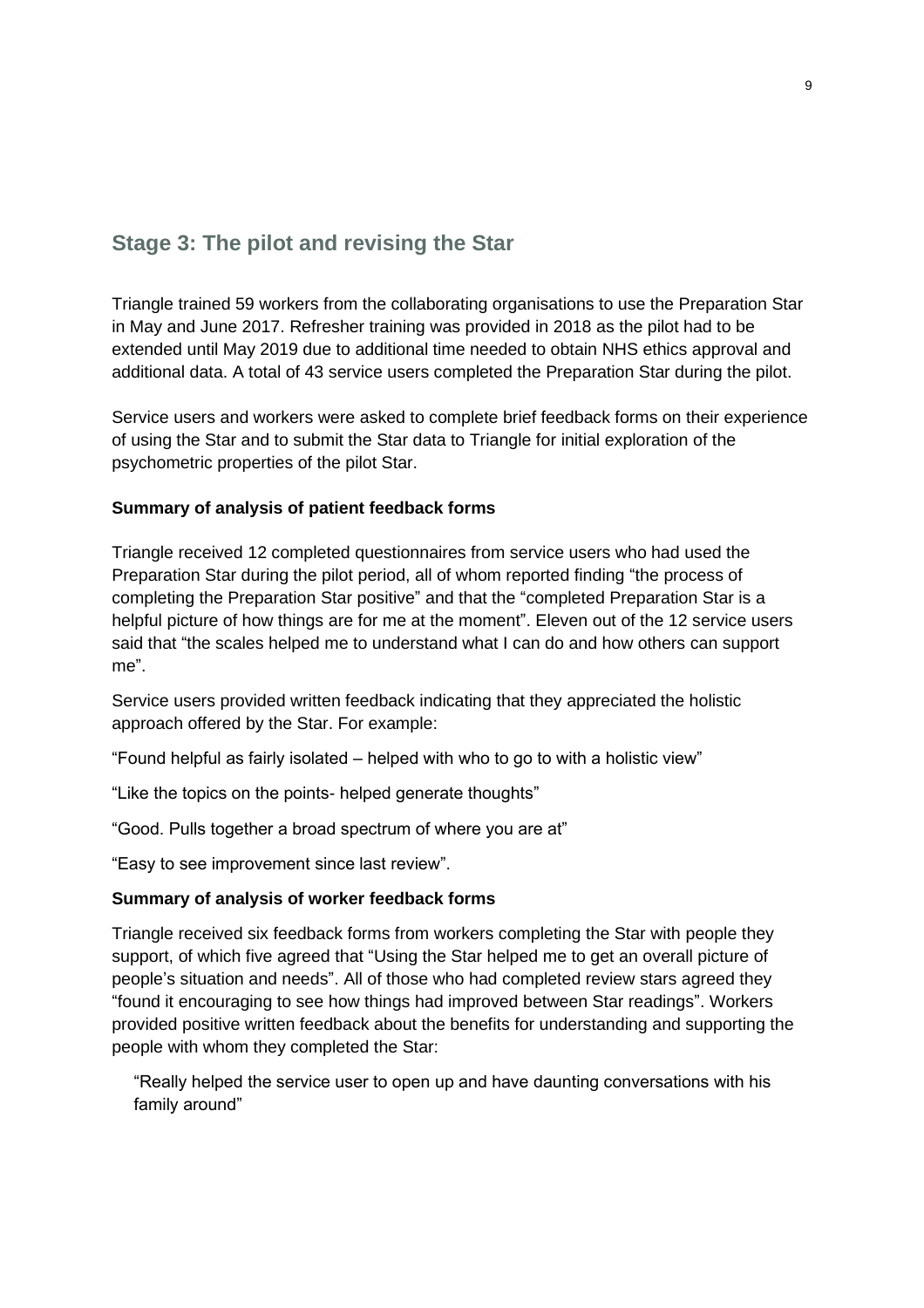"I feel I got to know the patient better by using this tool"

"He clearly benefitted from using the tool and spoke about it giving him a focus and to stay motivated"

"He responded well to the structure and visuals – no longer abstract concepts"

"It helped pick apart what was going on and then prioritise".

#### **Psychometric analyses of the pilot Star data**

Analyses of the Star data from the 43 Star readings showed the following:

*Distribution:* Four outcome areas had readings that were normally distributed, three were moderately skewed and the "Pain management" area was severely skewed towards the top of the Journey of Change (see Appendix). It is important to note, however, that service users may have been receiving support for some time before they completed first Stars and if readings had been completed on arrival they would probably have been more normally distributed.

*Internal consistency:* Cronbach's alpha was .79 – above the threshold of .70, suggesting good internal consistency.

Further research into the psychometric properties of the final published version of the Preparation Star was initiated following publication. For the latest information on this, please contact [info@triangleconsulting.co.uk](mailto:info@triangleconsulting.co.uk)**.**

## <span id="page-9-0"></span>**Revising and finalising the new Star**

**Workshop 3 (November 2018):** The third meeting of the expert working group gathered feedback on the process of using the tool from a wide range of people in different contexts. It also focused on the detail of the tool itself – the areas covered, Journey of Change, scale descriptions and range of materials. Changes needed before the pilot continued were also discussed, including self-completion guidance of the Preparation Star.

The working group was asked some specific questions about the Preparation Star and the responses are briefly summarised below.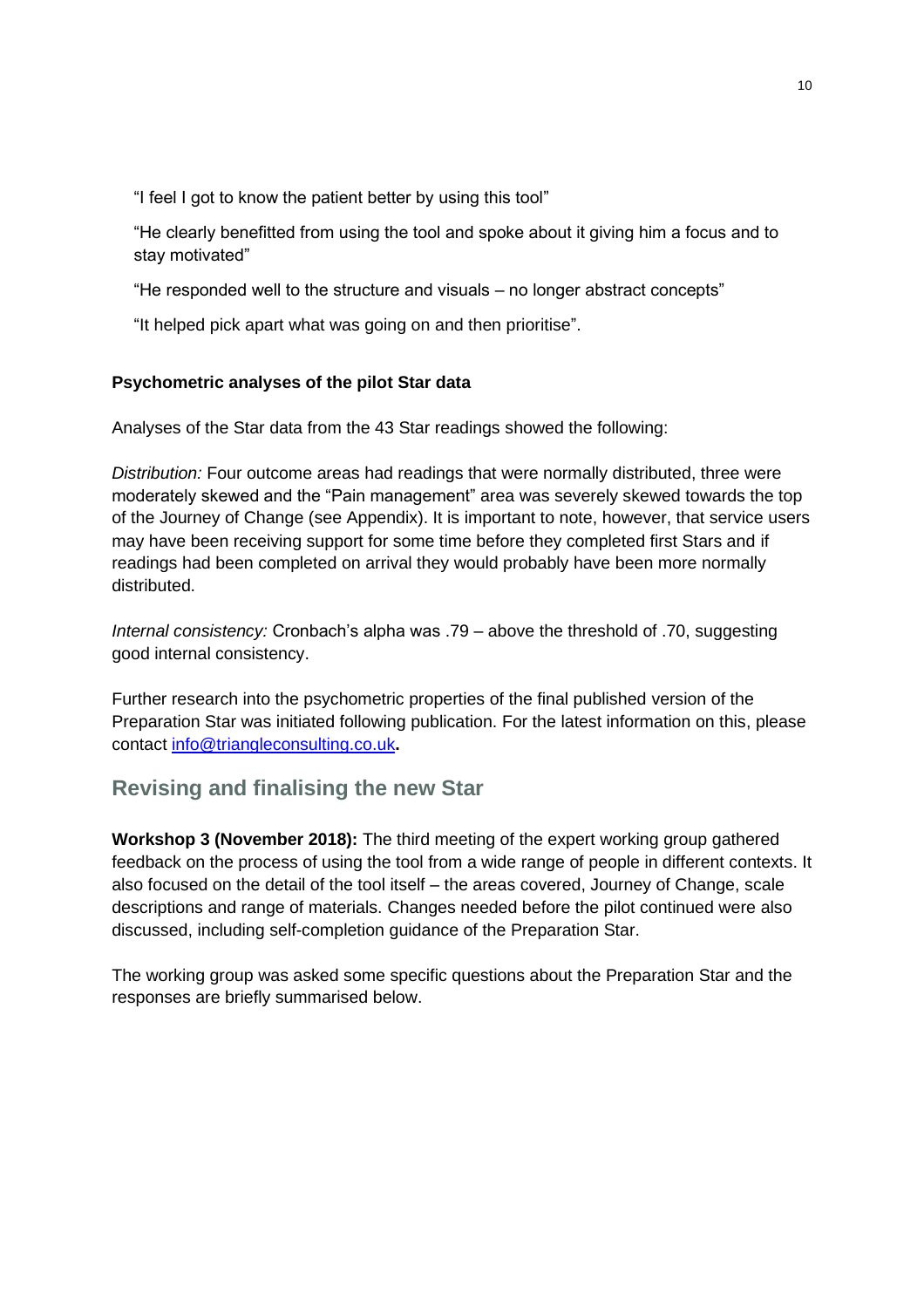#### *What worked in the pilot Preparation Star?*

The Preparation Star worked well as a holistic needs assessment for an outpatient or day hospice environment and for people who are not immediately facing end of life (in other words, who have at least several months left).

Feedback from patients was positive – they liked the visuals and found that the Star helped them to see that they are progressing (without seeing that visually the many wouldn't have believed they'd made progress). For example, attendees at the workshop said:

"It really helped her focus on how we could help her – she came in a muddle and it helped us prioritise"

"The topics interested him and included things he hadn't yet considered"

"She found it a good reflection tool for the different aspects of her life".

Professionals also felt they benefitted when they were able to use the Preparation Star:

"It is very useful for getting to know people. It's a really good way to talk to patients and hear where they are. I like doing the action plan with them and showing them where it relates to the Star Chart"

"I like the visual element. It was the springboard and trigger for conversations that people find hard to acknowledge are there"

"It's really interesting to get to know the patients on different levels".

#### *What didn't work in the pilot Preparation Star?*

The Preparation Star did not work well when people were very close to the end of their lives or for palliative care social workers in the community as they often only see people a few times (sometimes once), often when they are in crisis or need support with a narrow range of issues. It was thought it could work well for palliative care social workers in an inpatient setting with people getting help for symptom control and who were not immediately at the end of their lives.

Attendees also discussed that there was often not time to complete the Star when visiting people in the community and that it would be helpful for some people to self-complete the Preparation Star or take it home to do with family. However the conversation with a worker was also seen as valuable.

There were difficulties with the "Sense of completion" area. Inpatients often don't have a sense of completion but are too ill to do anything about it. Those who are further from the end of their lives are thrown by it and the implication that they are at a completion stage.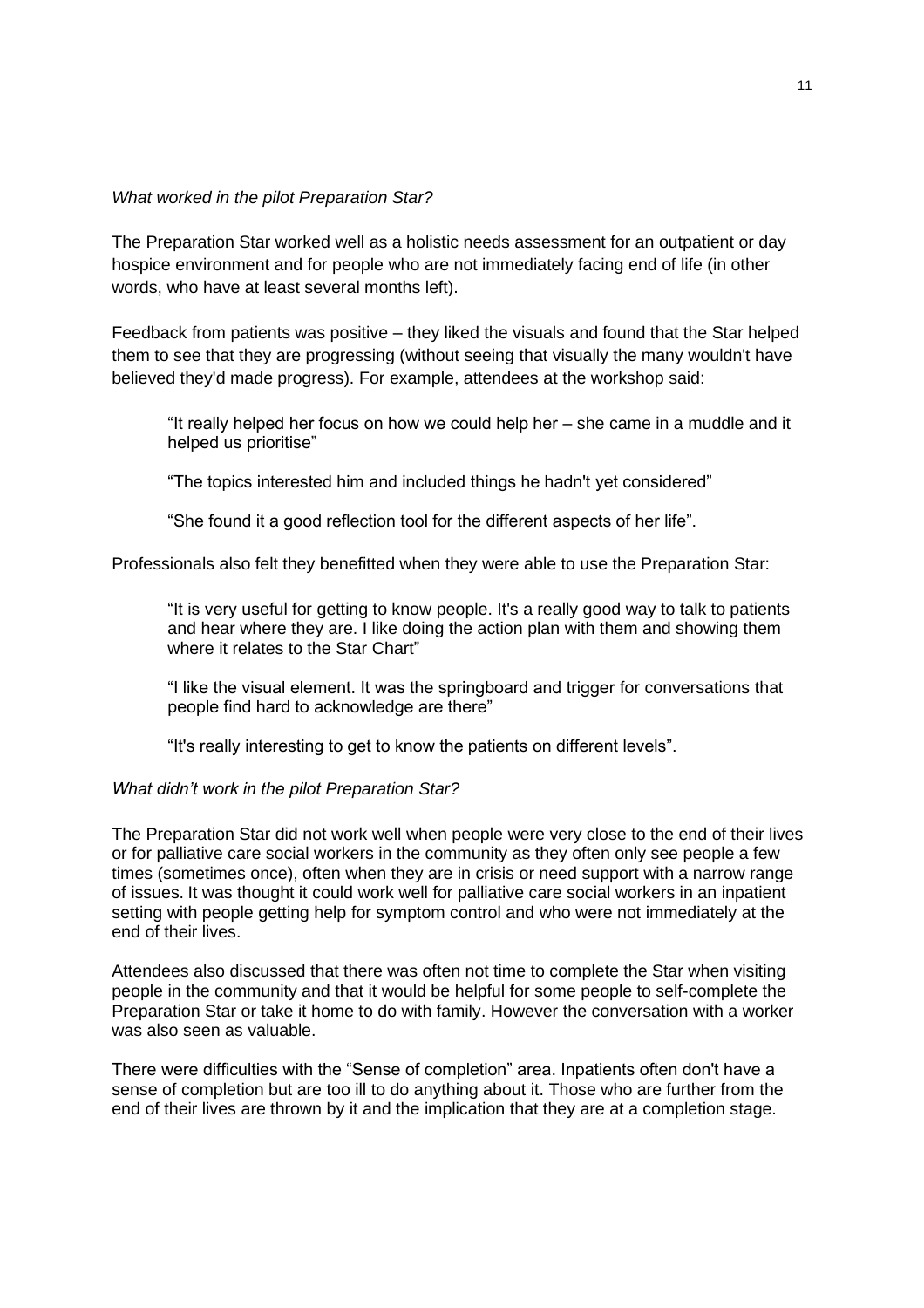### **Changes made to finalise the Star based on learning from the pilot**

On the basis of the worker and patient questionnaires, psychometric analyses and workshop feedback**,** a number of changes were made to the pilot version of the Preparation Star to create the final version. The main changes are summarised below:

- The "A sense of completion" area was renamed "How you feel" to make the Star more appropriate for people further from the end of their lives
- Guidance for self-completion was revised so that it was on one side of A4 and used bullet points
- Brief scales were written as a more accessible option where appropriate.

The decision was made to carry out a further, brief pilot, focused on encouraging selfcompletion of the Star by people attending outpatient and well-being services, particularly that run by NLH. After the end of this final pilot, **Workshop 4** was held in May 2019 to draw together any further conclusions and finalise the Star prior to publication later that year. There was positive feedback about the Preparation Star overall when used in the appropriate context:

"Most tools are for clinicians. This can be used by anyone. It's not just for the clinicians – it's about starting conversations and getting to the issues"

"If we can manage some of those things that there isn't a pill for, that is important. I feel it was a gap in our service – we weren't having those conversations and people weren't starting them themselves"

"I've found it a real joy to work with and very, very clear"

"The Star has given credibility to the service. People are telling me more than they would have before"

"I feel I know patients better. I wouldn't have got to know them anything like as well without the Star"

"We have much more meaningful conversations with people – not just "have you had a good week?"

"For me the main thing is about conversations – to enable people to have those conversations. Staff don't know how, so if the Star can help start the conversation, that is enough".

Some small additional changes were made as a result of this final round of feedback:

• The "Other medical needs" scale was renamed "Symptoms and side effects" and some minor changes made to the content to reflect a range of possible side effects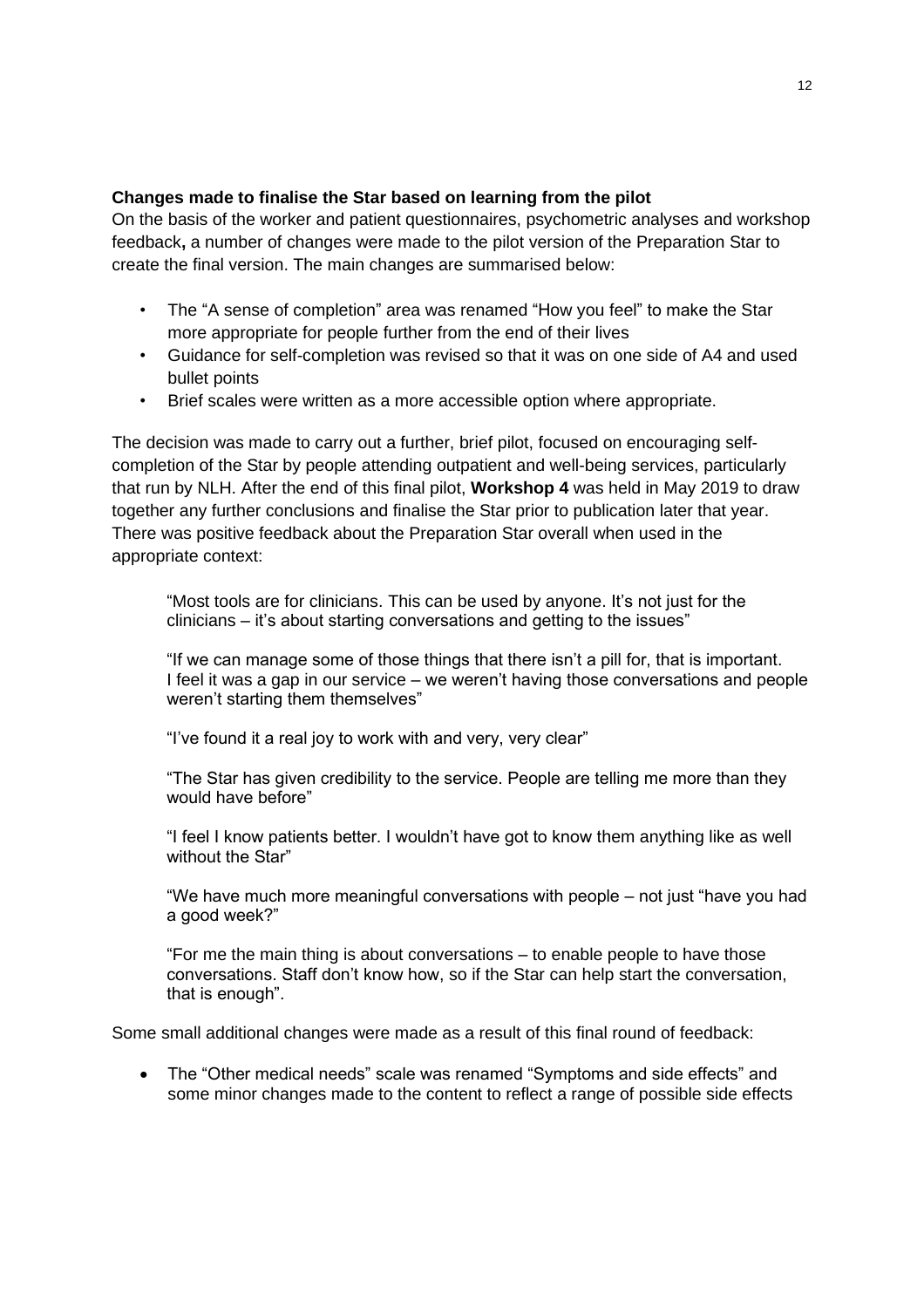• Minor changes were made to the "How you feel" scale to include reflecting on your life and legacy.

| The final Preparation<br>Star<br>Journey of Change    | As good as it can be<br>Finding what works<br>2.<br>Trying things out<br>З.<br>Finding out<br>4.<br>Not yet dealing with this<br>5.                                                                                                           |
|-------------------------------------------------------|-----------------------------------------------------------------------------------------------------------------------------------------------------------------------------------------------------------------------------------------------|
| The final Preparation<br>Star<br><b>Outcome Areas</b> | 1. Pain management<br>Symptoms and side effects<br>2.<br>Care and dignity<br>З.<br>Family and friends<br>4.<br>Doing what matters to you<br>5.<br>Finances<br>6.<br>Legal and practical aspects<br>Advance wishes<br>8.<br>How you feel<br>9. |

## **Completion**

The draft version of the Star went through final checks:

- 1. The expert working group was invited to review and comment on the final draft
- 2. It was reviewed again by Triangle to ensure clarity of descriptions and distinctions between each stage of each scale
- 3. It was edited and proofed before being typeset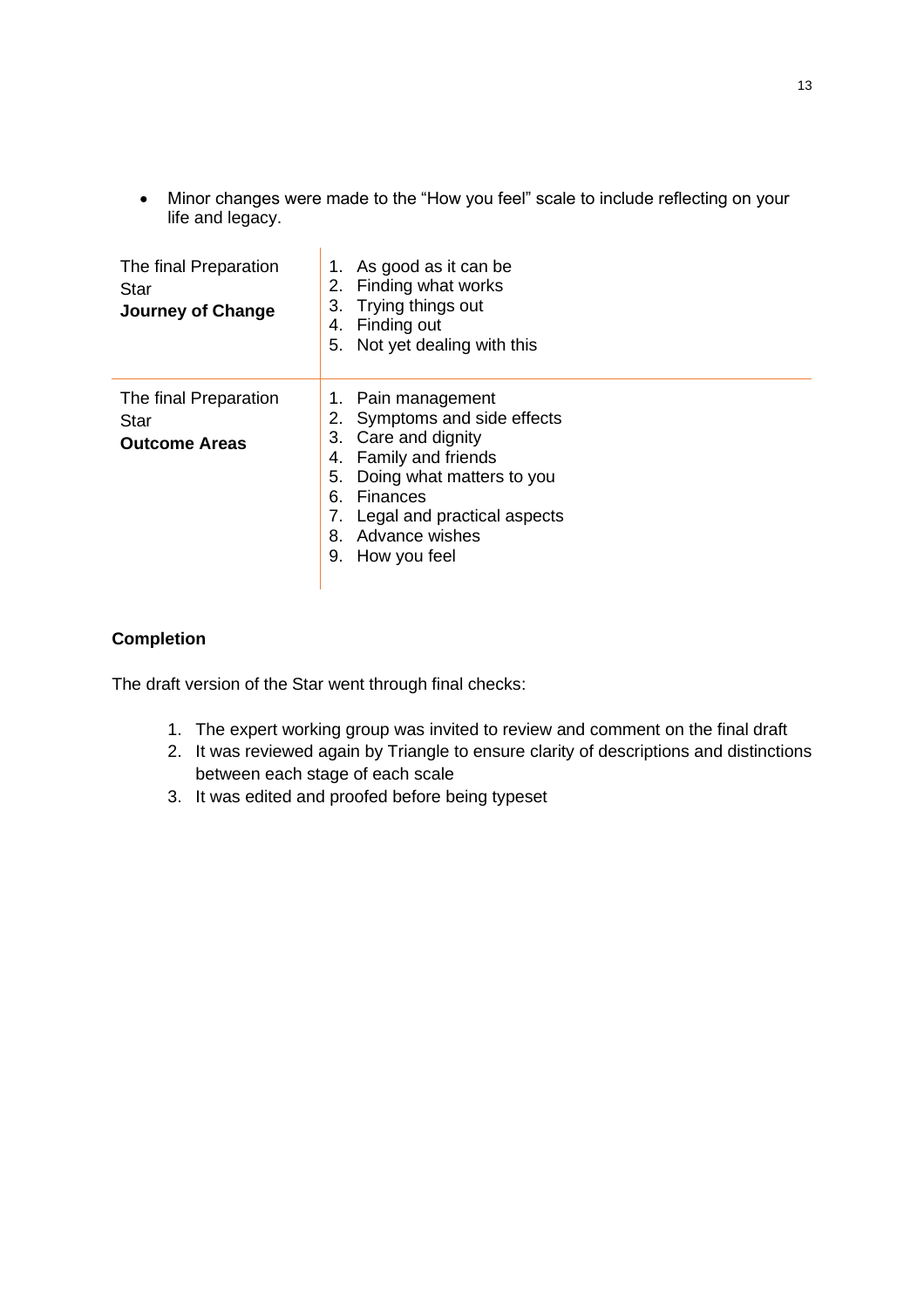## <span id="page-13-0"></span>**References**

Carr, W. and Kemmis, S. (1986) *Becoming Critical: Education, Knowledge and Action Research*. London: Falmer Press.

Kübler-Ross, E. (1969). *On Death and Dying*. New York: Macmillan.

MacKeith, J. (2011). The development of the Outcomes Star: A participatory approach to assessment and outcome measurement. *Housing, Care and Support*, *14*(3), 98-106.

McCall, R. (1983) *Phenomenological Psychology*, Madison, Wisconsin: The University of Wisconsin Press.

O'Brien, R. (2001). An overview of the methodological approach of Action Research. In Roberto Richardson (ed.) *Theory and Practice of Action Research*, Joao Pessoa, Brazil: Universidade Federal da Paraiba (English version).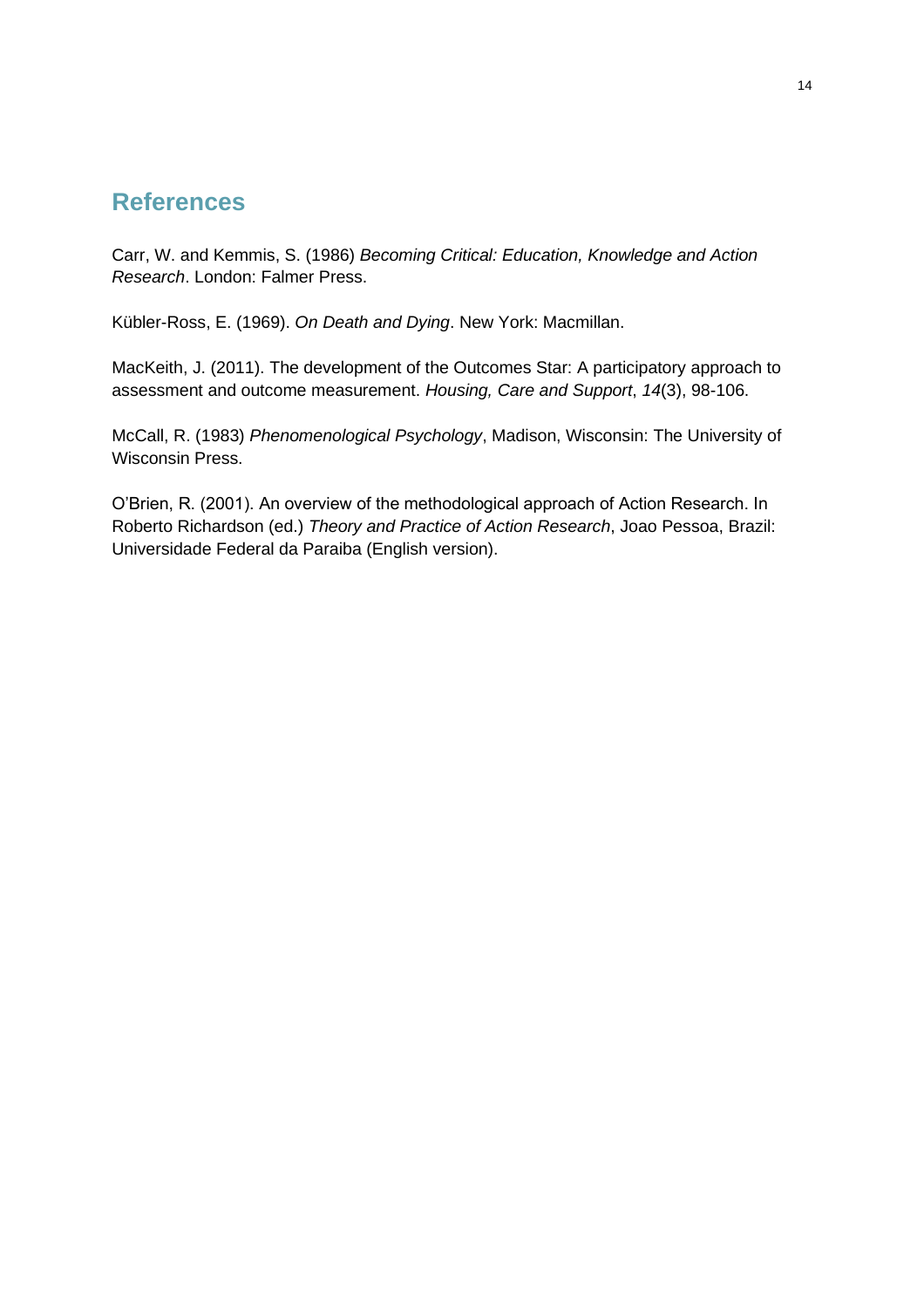## <span id="page-14-0"></span>**Appendix**

<span id="page-14-1"></span>**The distribution of initial Star readings across the Journey of Change stages during the pilot of the Preparation Star™**



|                             | <b>Skewness statistic</b> | <b>Result</b>           |
|-----------------------------|---------------------------|-------------------------|
| Pain management             | $-1.46$                   | Highly skewed           |
| Other medical needs         | $-48$                     | Moderately skewed       |
| Care and dignity            | $-0.97$                   | Moderately skewed       |
| Family and friends          | $-0.99$                   | Moderately skewed       |
| Doing what matters to you   | $-15$                     | Approximately symmetric |
| <b>Finances</b>             | $-.74$                    | Moderately skewed       |
| Legal and practical aspects | .12                       | Approximately symmetric |
| Advance wishes              | $-26$                     | Approximately symmetric |
| How you feel                | .22                       | Approximately symmetric |